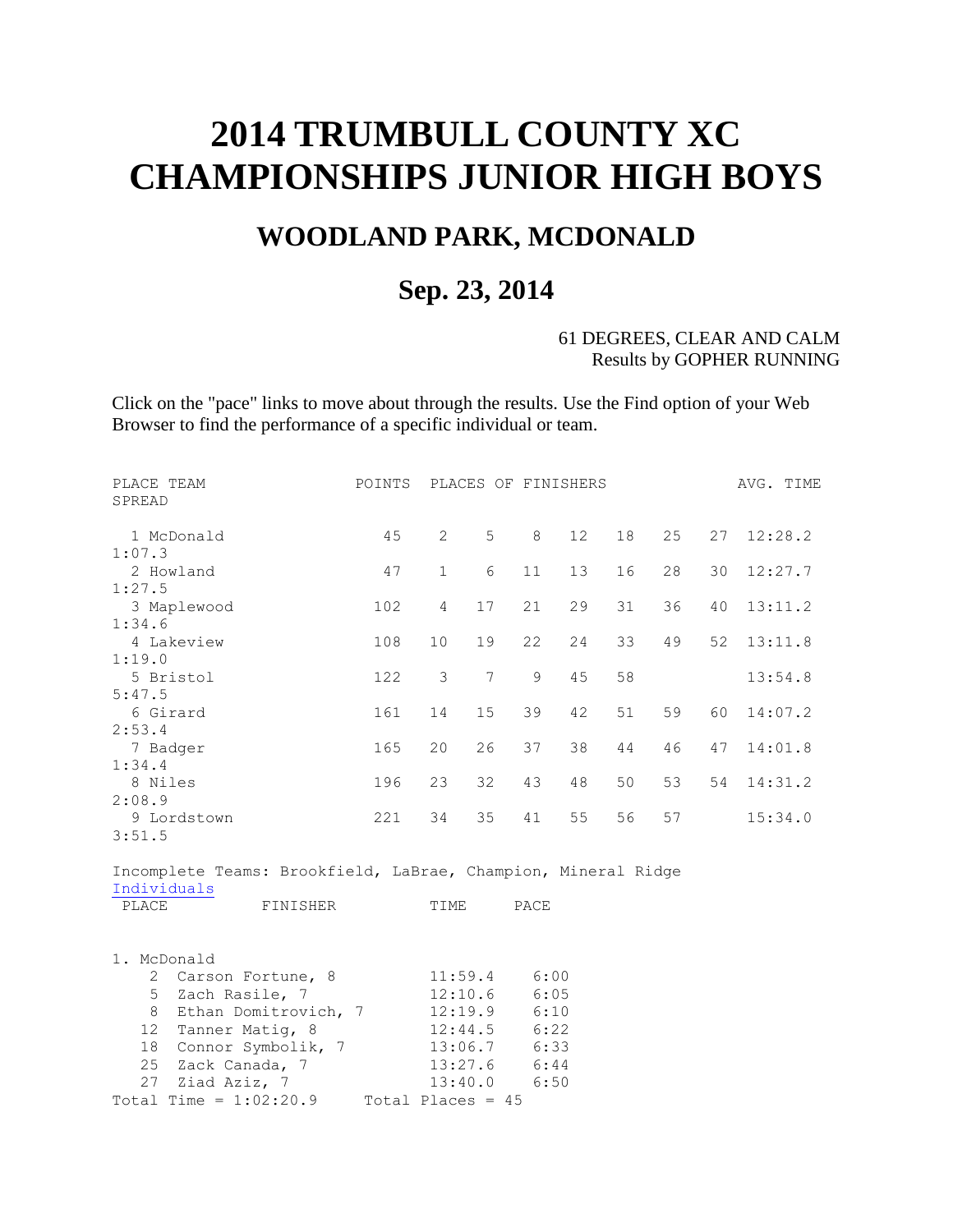2. Howland 1 Vincent Mauri, 8 11:36.0 5:48 6 Logan Armitage, 7 12:14.8 6:07 11 William Eisen, 8 12:27.8 6:14 13 Triston Hafely, 8 12:56.4 6:28 16 Panayiotis Gentis, 7 13:03.5 6:32 28 Abhishek Shah, 8 13:41.4 6:51 30 Brendan Leecue, 7 13:44.5 6:52 Total Time =  $1:02:18.4$  Total Places =  $47$ 3. Maplewood 4 Ethan Faatz, 8 12:10.1 6:05 17 Reilly Michael, 8 13:04.1 6:32 21 Mark Kirch, 7 13:14.4 6:37 29 Steven Peters, 8 13:42.6 6:51 31 Ryan Bedlion, 7 13:44.7 6:52 36 Spencer Logan, 8 14:07.2 7:04 40 Dylan Stowers, 8 14:26.4 7:13 Total Time =  $1:05:55.8$  Total Places =  $102$ 4. Lakeview 10 John Gula, 8 12:27.3 6:14 19 Ethan Lewis, 7 13:08.8 6:34 22 Alex Rohrer, 8 13:16.1 6:38 24 Nathan Barber, 8 13:20.5 6:40 33 Ethan Dobler, 8 13:46.3 6:53 49 Marcus Cupp, 7 15:18.0 7:39 52 Bobby Coller, 8 15:50.4 7:55 Total Time =  $1:05:58.8$  Total Places = 108 5. Bristol 3 Reece Klamorick 12:03.2 6:02 7 Damion Durst 12:17.3 6:09 9 Matthew Church 12:26.4 6:13 45 Matthew Stephens 14:56.5 7:28 58 Seth Mooney 17:50.6 8:55 Total Time =  $1:09:33.8$  Total Places =  $122$ 6. Girard 14 Christian Dixon, 7 12:56.8 6:28 15 Donovin Yeropli, 7 12:57.6 6:29 39 Shawn Thomas, 7 14:21.1 7:11 42 Joel McCracken, 7 14:30.2 7:15 51 Adam Smith, 8 15:50.2 7:55 59 Dane Stauffer, 8 17:53.9 8:57 60 Adam Catterlin, 7 18:19.2 9:10 Total Time =  $1:10:35.8$  Total Places = 161 7. Badger 20 Keith Barto, 8 13:14.4 6:37 26 Brandon Greathouse, 8 13:32.1 6:46 37 Bailey Armstrong, 8 14:13.4 7:07 38 Jacob Miller, 7 14:20.5 7:10 44 Scotlund Shaffer, 7 14:48.8 7:24 46 Samuel Macchione, 7 15:06.3 7:33 47 Jimmy Plunkett, 8 15:11.5 7:36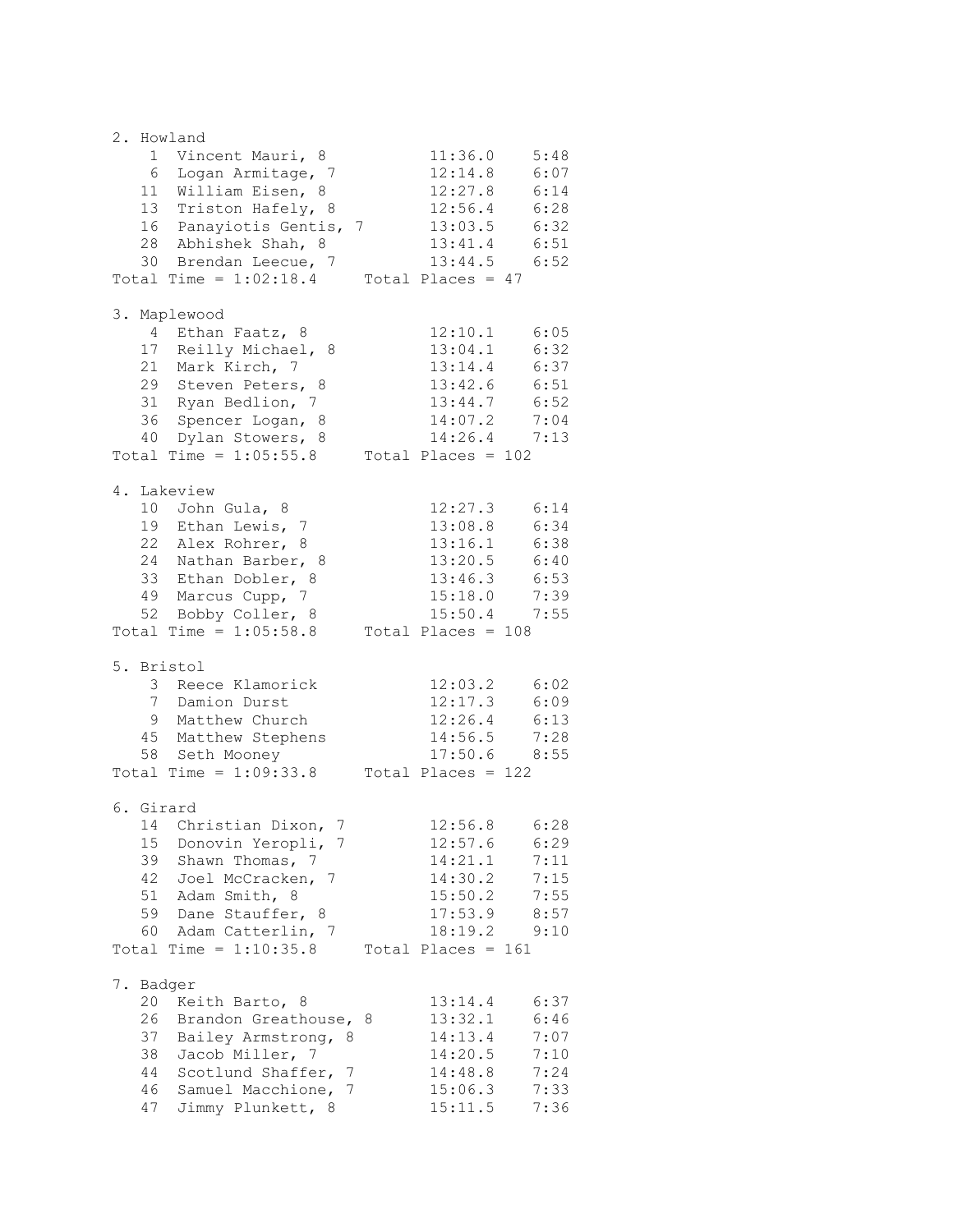| Total Time = $1:10:09.0$ Total Places = 165 |                |      |
|---------------------------------------------|----------------|------|
| 8. Niles                                    |                |      |
| 23 Tyler Stewart, 8 13:20.1 6:40            |                |      |
| 32 Parker Oneil, 8 13:46.2 6:53             |                |      |
| 43 Mario Gieiello, 8 14:46.0 7:23           |                |      |
|                                             |                |      |
| 48 Tristan Delvecchio, 8 15:14.6 7:37       |                |      |
| 50 Micah Curry, 7 15:29.0 7:44              |                |      |
| 53 Justin Loza, 8 15:53.8 7:57              |                |      |
| 54 Carson Keatly, 7 16:24.6 8:12            |                |      |
| Total Time = $1:12:35.7$ Total Places = 196 |                |      |
|                                             |                |      |
| 9. Lordstown                                |                |      |
| 34 Nick Frank, 8                            | $13:53.5$ 6:57 |      |
| 35 Marcel Jenkins, 7 14:04.3 7:02           |                |      |
| 41 Robert Ramsey, 7 14:26.8 7:13            |                |      |
| 55 Connor Waldorf, 7 17:40.3 8:50           |                |      |
| 56 Matt Gordon, 8 17:45.0 8:52              |                |      |
| 57 Jimmy Moyers, 7 17:45.1 8:53             |                |      |
| Total Time = $1:17:49.7$ Total Places = 221 |                |      |
| TEAM                                        |                |      |
|                                             |                | TEAM |

<span id="page-2-0"></span>Top

1 1 Vincent Mauri, 8 11:36.0 5:48 Howland

#### <span id="page-2-1"></span>Pace:  $\underline{6:00}$  | [7:00](#page-3-0) | [8:00](#page-3-1) | [9:00](#page-4-0) | [10:00](#page-4-1) | 11:00 | 12:00 | 13:00 | [14:00](#page-4-2) | Top

| $\mathbf{2}$    | 2               | Carson Fortune, 8    | 11:59.4          | 6:00 | McDonald                  |  |
|-----------------|-----------------|----------------------|------------------|------|---------------------------|--|
| 3               | 3               | Reece Klamorick      | 12:03.2          | 6:02 | Bristol                   |  |
| 4               | $4\overline{ }$ | Ethan Faatz, 8       | 12:10.1          | 6:05 | Maplewood                 |  |
| 5               | 5 <sup>5</sup>  | Zach Rasile, 7       | 12:10.6          | 6:05 | McDonald                  |  |
| 6               | 6               | Logan Armitage, 7    | 12:14.8          | 6:07 | Howland                   |  |
| $\overline{7}$  | $7^{\circ}$     | Damion Durst         | 12:17.3          | 6:09 | Bristol                   |  |
| $\,8\,$         | 8               | Ethan Domitrovich, 7 | 12:19.9          | 6:10 | McDonald                  |  |
| 9               |                 | Joe Abramovich       | $12:20.6$ 6:10   |      | Champion                  |  |
| 10 <sup>°</sup> | 9               | Matthew Church       | 12:26.4          | 6:13 | Bristol                   |  |
| 11              | 10              | John Gula, 8         |                  |      | $12:27.3$ $6:14$ Lakeview |  |
| 12 <sup>°</sup> |                 | Zach Meyer, 8        | 12:27.5          | 6:14 | LaBrae                    |  |
| 13              | 11              | William Eisen, 8     | $12:27.8$ 6:14   |      | Howland                   |  |
| 14              | 12              | Tanner Matig, 8      | 12:44.5          | 6:22 | McDonald                  |  |
| 15              |                 | Alex Knepper         | 12:52.4          | 6:26 | Champion                  |  |
| 16              | 13              | Triston Hafely, 8    | 12:56.4          | 6:28 | Howland                   |  |
| 17              | 14              | Christian Dixon, 7   | $12:56.8$ $6:28$ |      | Girard                    |  |
| 18              | 15              | Donovin Yeropli, 7   | 12:57.6          | 6:29 | Girard                    |  |
| 19              | 16              | Panayiotis Gentis, 7 | $13:03.5$ 6:32   |      | Howland                   |  |
| 20              | 17              | Reilly Michael, 8    | 13:04.1          | 6:32 | Maplewood                 |  |
| 21              | 18              | Connor Symbolik, 7   | $13:06.7$ 6:33   |      | McDonald                  |  |
| 22              | 19              | Ethan Lewis, 7       | $13:08.8$ 6:34   |      | Lakeview                  |  |
| 23              | 20              | Keith Barto, 8       | $13:14.4$ 6:37   |      | Badger                    |  |
| 24              | 21              | Mark Kirch, 7        | $13:14.4$ 6:37   |      | Maplewood                 |  |
| 25              | 22              | Alex Rohrer, 8       | 13:16.1          | 6:38 | Lakeview                  |  |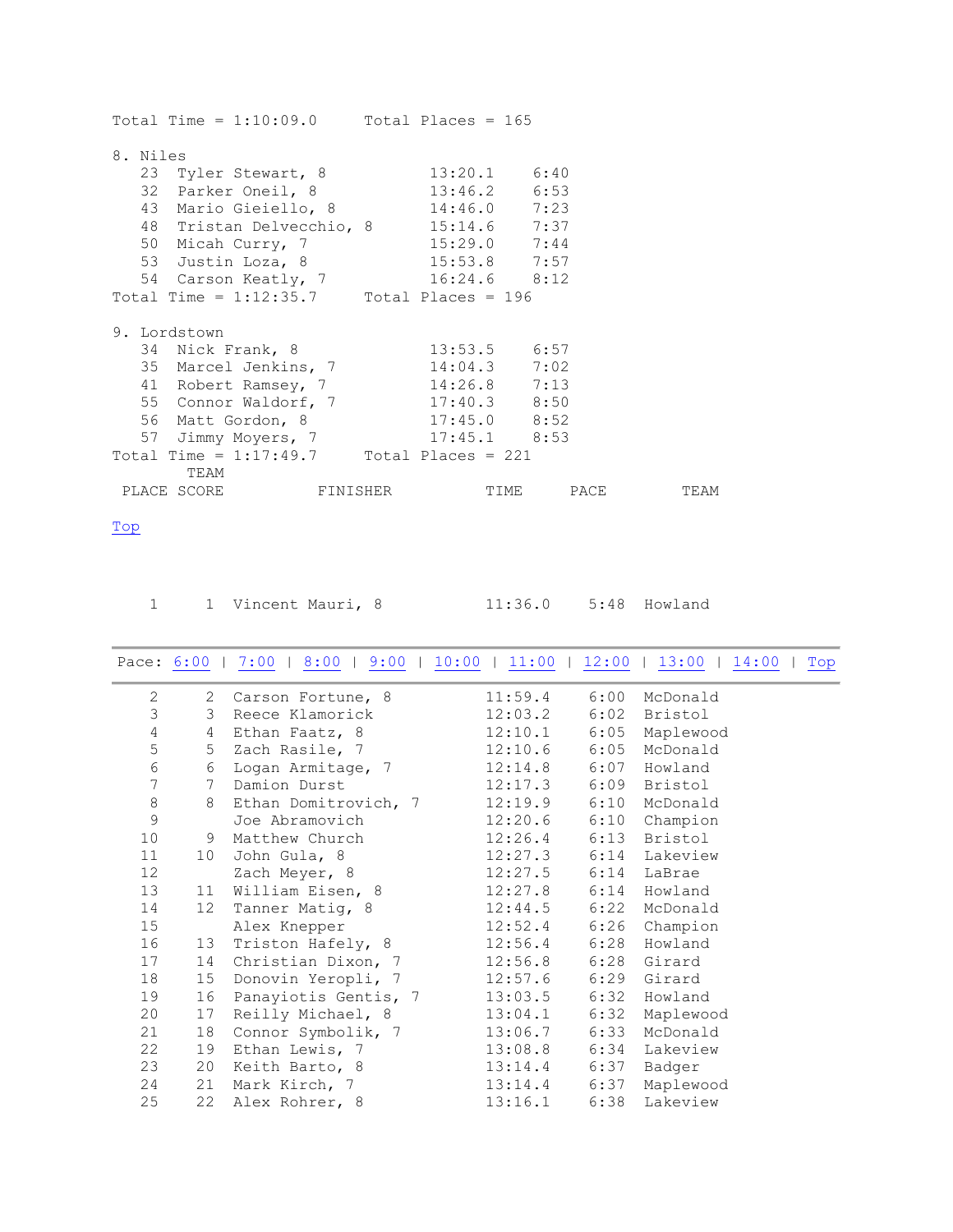<span id="page-3-1"></span><span id="page-3-0"></span>

| 27 | 24 | Nathan Barber, 8                                                              | 13:20.5 | 6:40 | Lakeview      |
|----|----|-------------------------------------------------------------------------------|---------|------|---------------|
| 28 | 25 | Zack Canada, 7                                                                | 13:27.6 | 6:44 | McDonald      |
| 29 | 26 | Brandon Greathouse, 8                                                         | 13:32.1 | 6:46 | Badger        |
| 30 | 27 | Ziad Aziz, 7                                                                  | 13:40.0 | 6:50 | McDonald      |
| 31 | 28 | Abhishek Shah, 8                                                              | 13:41.4 | 6:51 | Howland       |
| 32 |    | Michael Redmond, 7                                                            | 13:42.5 | 6:51 | McDonald      |
| 33 | 29 | Steven Peters, 8                                                              | 13:42.6 | 6:51 | Maplewood     |
| 34 | 30 | Brendan Leecue, 7                                                             | 13:44.5 | 6:52 | Howland       |
| 35 | 31 | Ryan Bedlion, 7                                                               | 13:44.7 | 6:52 | Maplewood     |
| 36 | 32 | Parker Oneil, 8                                                               | 13:46.2 | 6:53 | Niles         |
| 37 | 33 | Ethan Dobler, 8                                                               | 13:46.3 | 6:53 | Lakeview      |
| 38 |    | Tanner Kilbourne, 7                                                           | 13:47.2 | 6:54 | McDonald      |
| 39 |    | Issac Booth, 8                                                                | 13:47.4 | 6:54 | McDonald      |
| 40 |    | Andrew Russell                                                                | 13:51.7 | 6:56 | Champion      |
| 41 | 34 | Nick Frank, 8                                                                 | 13:53.5 | 6:57 | Lordstown     |
| 42 |    | Joseph Tucker, 8                                                              | 13:57.6 | 6:59 | Howland       |
| 43 |    | Ethyn Johns, 8                                                                | 13:58.0 |      | 6:59 Howland  |
|    |    |                                                                               |         |      |               |
|    |    | Pace: 6:00   7:00   8:00   9:00   10:00   11:00   12:00   13:00               |         |      | 14:00<br>Top  |
| 44 | 35 | Marcel Jenkins, 7                                                             | 14:04.3 | 7:02 | Lordstown     |
| 45 | 36 | Spencer Logan, 8                                                              | 14:07.2 | 7:04 | Maplewood     |
| 46 | 37 | Bailey Armstrong, 8                                                           | 14:13.4 | 7:07 | Badger        |
| 47 | 38 | Jacob Miller, 7                                                               | 14:20.5 | 7:10 | Badger        |
| 48 | 39 | Shawn Thomas, 7                                                               | 14:21.1 | 7:11 | Girard        |
| 49 |    | Christian Street, 7                                                           | 14:25.0 | 7:12 | McDonald      |
| 50 | 40 | Dylan Stowers, 8                                                              | 14:26.4 | 7:13 | Maplewood     |
| 51 | 41 | Robert Ramsey, 7                                                              | 14:26.8 | 7:13 | Lordstown     |
| 52 |    | Angelo Mauri, 8                                                               | 14:30.1 | 7:15 | Howland       |
| 53 | 42 | Joel McCracken, 7                                                             | 14:30.2 | 7:15 | Girard        |
| 54 |    | Atef Sikazwe, 7                                                               | 14:32.8 | 7:16 | Howland       |
| 55 |    | Dylan Wood, 8                                                                 | 14:40.1 | 7:20 | LaBrae        |
| 56 |    | Parker Higgins, 7                                                             | 14:41.8 | 7:21 | McDonald      |
| 57 | 43 | Mario Gieiello, 8                                                             | 14:46.0 | 7:23 | Niles         |
| 58 | 44 | Scotlund Shaffer, 7                                                           | 14:48.8 | 7:24 | Badger        |
| 59 |    | Isaac Mattern, 8                                                              | 14:49.9 | 7:25 | Howland       |
| 60 | 45 | Matthew Stephens                                                              | 14:56.5 | 7:28 | Bristol       |
| 61 | 46 | Samuel Macchione, 7                                                           | 15:06.3 | 7:33 | Badger        |
| 62 |    | Calvin Page, 7                                                                | 15:10.0 | 7:35 | Howland       |
| 63 | 47 | Jimmy Plunkett, 8                                                             | 15:11.5 |      | 7:36 Badger   |
| 64 |    | Dylan Hvisc, 7                                                                | 15:14.5 | 7:37 | Mineral Ridge |
| 65 | 48 | Tristan Delvecchio, 8                                                         | 15:14.6 | 7:37 | Niles         |
| 66 |    | Daniel Hardy, 8                                                               | 15:16.1 | 7:38 | Howland       |
| 67 | 49 | Marcus Cupp, 7                                                                | 15:18.0 | 7:39 | Lakeview      |
| 68 | 50 | Micah Curry, 7                                                                | 15:29.0 | 7:44 | Niles         |
| 69 |    | Jacob Crawford, 8                                                             | 15:29.9 | 7:45 | Howland       |
| 70 |    | Haden Mendik, 8                                                               | 15:39.5 | 7:50 | Maplewood     |
| 71 |    | Joey Vitali, 8                                                                | 15:49.5 | 7:55 | Howland       |
| 72 |    | 51 Adam Smith, 8                                                              | 15:50.2 | 7:55 | Girard        |
| 73 | 52 | Bobby Coller, 8                                                               | 15:50.4 | 7:55 | Lakeview      |
| 74 |    |                                                                               | 15:53.8 |      |               |
|    | 53 | Justin Loza, 8                                                                |         | 7:57 | Niles         |
|    |    | Pace: 6:00   7:00   8:00   9:00   10:00   11:00   12:00   13:00   14:00   Top |         |      |               |
| 75 |    | Hunter Urso, 7                                                                | 16:01.1 | 8:01 | Howland       |
| 76 |    | Zachary Stasko, 8                                                             | 16:12.7 | 8:06 | McDonald      |
|    |    |                                                                               |         |      |               |

26 23 Tyler Stewart, 8 13:20.1 6:40 Niles